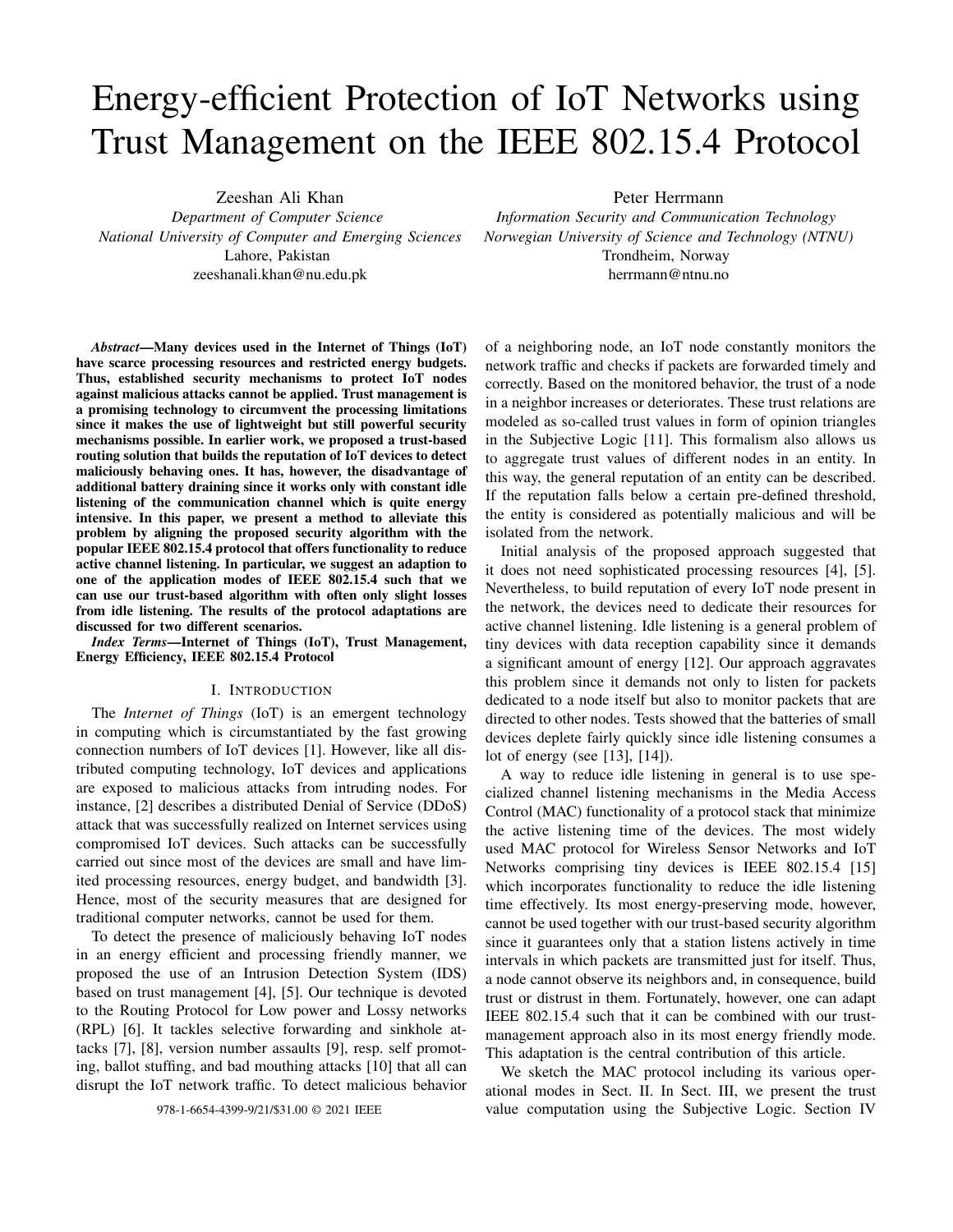

Fig. 1. An Example of superframe Structure for Beacon Enabled mode in IEEE 802.15.4.

describes the changes necessary to the IEEE 802.15.4 protocol. In Sect. V, we discuss how the combined mechanism effects the percentage of active channel listening times and, in consequence, the battery depletion times. The paper is completed with a look on related work and a conclusion.

## II. IEEE 802.15.4 MAC PROTOCOL

IEEE 802.15.4 [15] is used for so-called Low Rate Wireless Personal Area Networks (LR-WPAN) linking tiny IoT devices. It may be flexibly operated in several data transmission modes supporting a multiple range of embedded wireless sensing and control applications. Moreover, IEEE 802.15.4 allows for realtime data delivery. Further, it offers methods to reduce idle listening making the protocol energy friendly which is the most relevant property in our context.

The essential task of any MAC protocol is to control the mutual access of various nodes to the network medium. IEEE 802.15.4 uses the channel access algorithm Carrier Sense Multiple Access with Collision Avoidance (CSMA/CA). It also offers Guaranteed Time Slots (GTS) for real-time applications. With respect to the network nodes, one can distinguish between Full-Function Devices (FFD) and Reduced-Function Devices (RFD). The FFDs are expected to have more processing and energy resources than RFDs. Hence, they can carry out the more computing intensive parts of the protocol. The small and often resource-constrained IoT devices are typical RFDs that can only be involved in forwarding a reduced amount of data traffic. The protocol supports two types of topologies, i.e., star and peer-to-peer. When using a star topology, a network is normally managed by a so-called *Personal Area Network (PAN) coordinator* that has to be an FFD.

The IEEE 802.15.4 protocol offers three major modes. Two of them use special *beacon* frames to synchronize the network nodes. The beacons are sent by the PAN coordinator in fixed *Beacon Intervals* (BI). In this way, the coordinator is synchronized with the other nodes of the network. In order to decrease the channel listening time, the coordinator may also announce a portion of the BI as inactive. In this period, no communication takes place and, in consequence, the nodes may stop listening which reduces their energy consumption.

The nodes of a network are synchronized by a so-called *superframe* that is sent between two beacons, see Fig. 1. The

superframe can be subdivided into a *Contention Access Period* (CAP) and a *Contention Free Period* (CFP). The data transmission in CAP follows the slotted CSMA/CA mechanism.

In the *Beacon Enabled Mode with GTS*, so-called *Guaranteed Time Slots* (GTS) are applied in the CFP. A GTS is normally reserved for applications requiring specific data bandwidth. It is the responsibility of the coordinator to allocate up to two slots per node during the CFP, one for transmitting and the other for receiving frames. Thus, since there are 16 GTSs in one superframe, up to eight nodes may be served in a BI. This scheme uses a polling mechanism that is controlled by the PAN coordinator. In this way, data packets with hard real-time deadlines may be transmitted in the CFP. The use of GTSs can reduce the idle listening time of the end points significantly since a node needs only to listen to the CAP and to the GTSs assigned to itself but may sleep otherwise. The PAN coordinator, however, has to stay in active mode as it is responsible for beacon and time slot management for the member nodes.

The *Beacon Enabled Mode without GTS* does not use the CFP and GTSs. Thus, all data transfer is carried out in the CAP. Since a station has to listen to the full CAP, i.e., to the whole data transfer, the energy reduction here is expected to be lower than when using GTSs.

IEEE 802.15.4 may also be operated in the *Non-beacon Enabled Mode*. Here, no beacon frames are transmitted, and the nodes send data to the PAN coordinator using the unslotted CSMA/CA mechanism. The coordinator is only responsible for device association and disassociation. While the Nonbeacon Enabled Mode permits scalability and self organization, it cannot ensure real-time data frame delivery. Moreover, the node needs to constantly listen to the channel in order to receive packets directed to it such that there will be no significant energy preservation.

### III. TRUST VALUE COMPUTATION FOR IOT NETWORKS

*Trust values* can be used to represent the degree of trust of an entity in another one on computers. The trust values can be discrete like in eBay, where the reliability of sellers and buyers is described by a number of different stars. Alternatively, they can be continuous which allows for a more fine-grained description of a trust relation.

For our algorithm, we use the opinion triangles of the Subjective Logic [11] that makes it possible to describe the trust and distrust in an entity but also to consider the uncertainty of a trust verdict. An *opinion triangle* (see Fig. 2) consists of three variables  $b, d$ , and  $u$ . The variable  $b$  describes the quantity of *belief (trust)*, while d refers to the *disbelief (distrust)*, and u expresses the *uncertainty* of the trust value. All three variables are real numbers within the interval between 0 and 1 and their sum must always be equal to 1. Hence, a trust value can be represented as a dot within a unilateral triangle.

Trust that is based on direct experience with an entity is called direct trust. It can be computed from experience values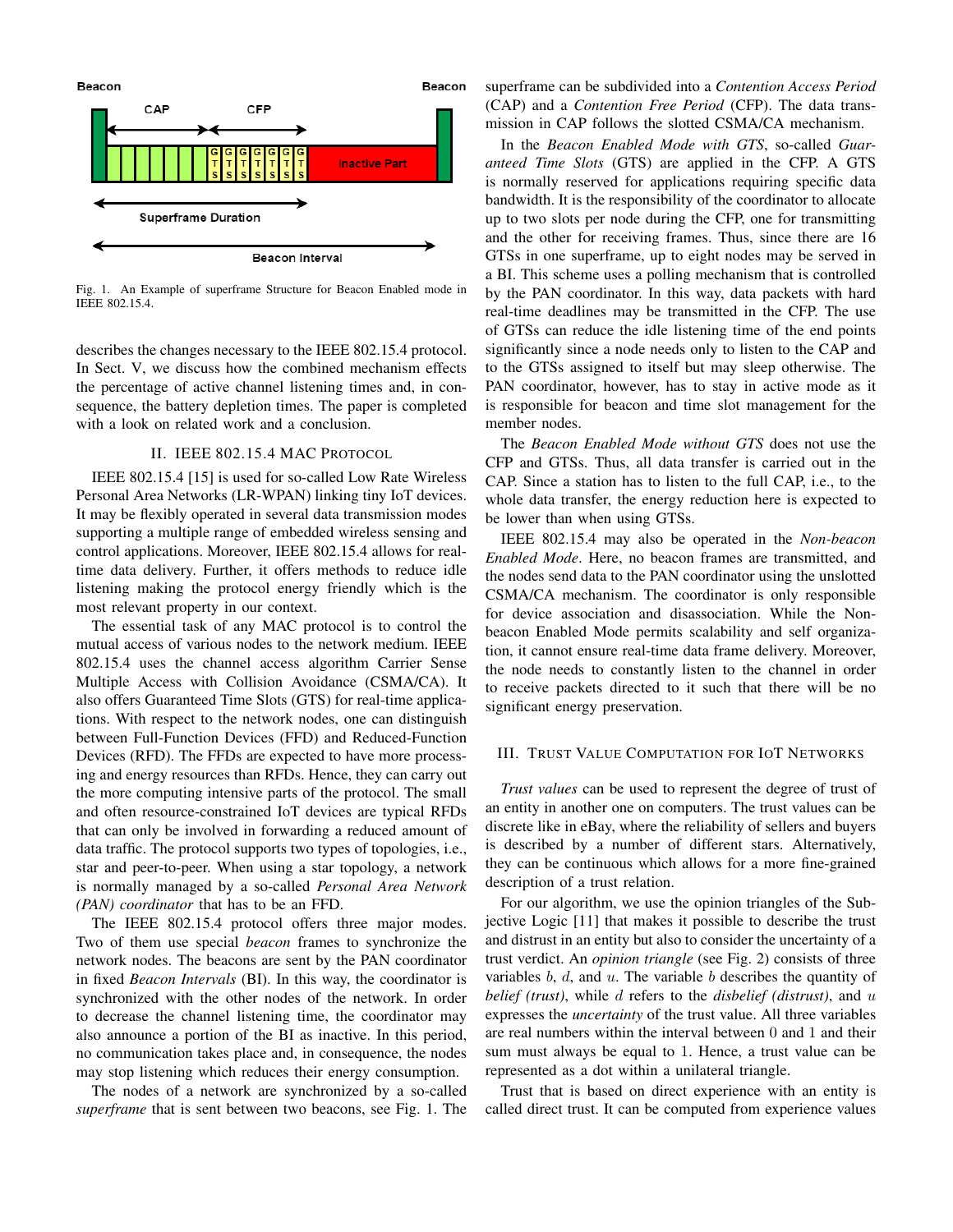

Fig. 2. Opinion triangle in the Subjective Logic [11].

using metrics like the following one [16]:

$$
b = \frac{p}{p+n+k} \quad d = \frac{n}{p+n+k} \quad u = \frac{k}{p+n+k}
$$

Here, the number  $p$  of positive and  $n$  of negative interactions with an entity are counted and the variables of an opinion triangle are computed from them. The speed of overcoming uncertainty due to a limited number of direct experience reports can be defined using the constant  $k$  for which often the values 1 or 2 are selected. The metric can also incorporate a forgetting factor (see, e.g., [17]) such that older experiences are eliminated, or it may remember the whole event history.

We use the Subjective Logic to build the reputation of the PAN coordinators in the IEEE 802.15.4 protocol. In particular, we consider selective forwarding attacks [7], [8], in which a PAN coordinator fails to operate correctly and drops the packets that are destined to other nodes. The used trust building mechanism is described by Algorithm 1. When sending a packet to the PAN coordinator for forwarding, a node keeps the packet identifier and recipient information in a buffer called send stack. Thereafter, the node listens to the data traffic generated by the PAN coordinator to find out if the packet is correctly and timely forwarded by the coordinator. If that is the case, the packet information is deleted from send\_stack and the variable  $p$  for the trust value of the PAN coordinator is incremented since our node had a positive experience with it. If the packet, however, is not forwarded within a certain time limit or falsified in a certain way, the variable  $n$  is incremented indicating a negative experience. Further, the packet information is removed from the send\_stack as well. From the variables  $p$  and  $n$ , an opinion triangle showing the trust of our node into the PAN controller is computed using the metric introduced above.

Based on the interaction of the associated devices with a PAN coordinator, each one gets a distinct trust value for this device. The nodes forward their opinion triangles periodically to an aggregator node, preferably an FFD, which combines these values using Algorithm 2. This node aggregates the received opinion triangles about a certain PAN coordinator using the consensus operator  $\oplus$  of the Subjective Logic [11]:

| <b>Algorithm 1</b> Trust Computing in a Member Node.           |
|----------------------------------------------------------------|
| while <i>True</i> do                                           |
| if packet_sent then                                            |
| Store packet in send stack                                     |
| end if                                                         |
| <b>if</b> packet received <b>then</b>                          |
| <b>if</b> packet transmitter $\in$ PAN coordinator <b>then</b> |
| if packet $\in$ send_stack then                                |
| Remove packet from send stack                                  |
| Increment value $p$ of $PAN\_coordinate$                       |
| end if                                                         |
| end if                                                         |
| end if                                                         |
| <b>if</b> Timeout of a packet in send_stack <b>then</b>        |
| Remove <i>packet</i> from send stack                           |
| Increment value <i>n</i> of $PAN$ <i>coordinator</i>           |
| end if                                                         |
| end while                                                      |
|                                                                |

|  |  |  |  |  |  | Algorithm 2 Trust Computing in the Aggregator Node. |  |
|--|--|--|--|--|--|-----------------------------------------------------|--|
|--|--|--|--|--|--|-----------------------------------------------------|--|

| <b>if</b> <i>Trustvalues</i> packets are received from member nodes |
|---------------------------------------------------------------------|
| then                                                                |
| Combine trust values for every member node                          |
| for All PAN coordinators do                                         |
| <b>if</b> $Disbelief > intruder\_threshold$ then                    |
| Notify operator                                                     |
| end if                                                              |
| end for                                                             |
| end if                                                              |
|                                                                     |

If  $v_1 = (b_1, d_1, u_1)$  is the trust value of a node x in a node y, and  $v_2 = (b_2, d_2, u_2)$  the trust value of a node w in the same node  $y$ , the combined trust of  $x$  and  $w$  in  $y$  can be expressed by  $v_1 \oplus v_2$  as follows:

$$
\left(\frac{b_1u_2 + b_2u_1}{u_1 + u_2 - u_1u_2}, \frac{d_1u_2 + d_2u_1}{u_1 + u_2 - u_1u_2}, \frac{u_1u_2}{u_1 + u_2 - u_1u_2}\right)
$$

This operator is associative and commutative. Hence, it can be used to aggregate all trust values concerning node  $y$ . In this way, the general reputation of  $y$  based on the input of various other entities can be computed. If the disbelief or distrust  $d$  of a PAN coordinator exceeds a certain threshold, the aggregator disseminates this information to the network operator which can then neutralize the malicious or malfunctioning coordinator.

#### IV. ADAPTING THE IEEE 802.15.4 PROTOCOL

With respect to energy consumption, the most relevant issue of our approach is the fact that Algorithm 1 requests a device to listen to the channel also after transmitting a message. Only then it can find out whether the PAN coordinator, indeed, forwards this message correctly and within the desired time limit. In the following, we will sketch how this demand impacts the energy consumption in the three modes of the IEEE 802.15.4 protocol introduced in Sect. II. In particular,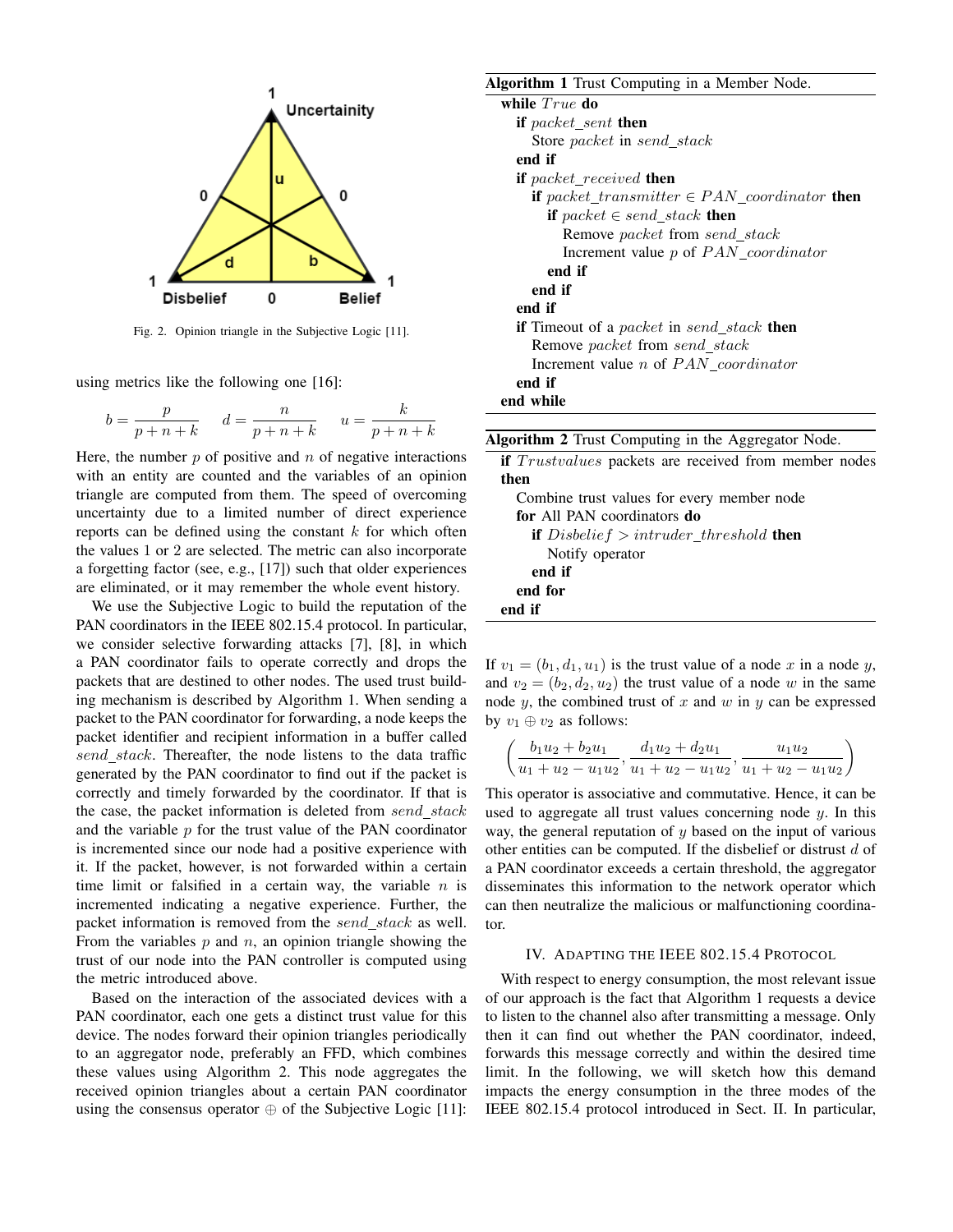we distinguish between nodes that both, transmit and receive, and devices that only send data, e.g., typical IoT sensors.

In the Non-beacon Enabled Mode, all nodes that receive data have to listen constantly to the channel to catch all packets directed to them. Thus, there is no difference when also certain other packets are collected and checked according to Algorithm 1. Thus, we can use this mode without changing the listening policy for our approach. Nodes that just transmit but do not receive messages, however, usually listen only into the active channel when they intend to send messages but fall asleep otherwise. This does not support Algorithm 1 since such a node would likely sleep when its frames are forwarded. One can, however, change this mode by letting the node actively listen on the channel after sending a message until it either receives the message forwarded by the coordinator or gets a timeout indicating that the message was not timely forwarded. Of course, the longer listening times entail increased battery draining.

In the Beacon-Enabled Mode without GTS, the period between two beacons are segmented into an active and a passive phase, and nodes are only listening to the channel in the active phase which leads to a general energy reduction. That holds both, for nodes that send and receive and those that only send. In the active phase, the functionality is identical to the Non-beacon Enabled Mode since stations that receive packets have to listen continuously in the active part. Devices that only send packets, will have to be active until their message is forwarded or the timeout occurred.

In the Beacon-Enabled Mode with GTS, a node that receives packets, is active during the CAP part of the superframe in which it learns if slots are dedicated to itself. Further, it has to be active during the slots assigned to itself but can sleep during other slots as well as in the passive phase after finishing the superframe. The pristine use of this idle listening strategy does not support Algorithm 1 since the forwarding of the massages from the coordinator to the recipients is missed. We can, however, easily adapt this strategy to our trust-based approach by extending the active listening to the reception channels of all stations for which open messages are stored in the variable send\_stack. Using this extension to the idle listening procedure, all forwarded messages are, indeed, correctly detected.

Nodes that only send packets, sleep continuously as long as they don't want to transmit. When there is a packet to be transmitted, the node gets active and calls the PAN coordinator by a message in the CAP in order to receive a pair of slots in the CFP through which the message can be delivered. After finishing the transmissions, the PAN coordinator is notified to remove the slots. Using this mode without our security approach, the node can stop listening directly after the message about removing the slot. When the device shall support Algorithm 1, it has to stay awake and listen to the slots for the receiver of the message until the packet is either sent or the timeout occurs.

As long as the messages transmitted by non-receiving nodes can be transmitted in a single packet, the Beacon-Enabled Mode with GTS seems to be too cumbrous due to the need to negotiate the assignment of slots. With respect to energy friendliness, however, this mode seems to be best for the combination with our trust manage-based approach independently of the station type. The reason is that, except for reading the beacons and the CAP of a superframe, a node has to listen only during slots that contain relevant information for itself, i.e., its own slots as well as the receiving slots of the recipients of its messages. We expect that the Beacon Enabled Mode without GTS scores second since a node has to listen to communication with uninvolved stations but, at least, it can sleep in the passive period. The Non-beacon Enabled Mode demands continuous reading such that we do not expect advantages in comparison to our original RPL-based work [4] here. In the following, we will discuss the results of the analysis of the three modes to find out if our expectations are correct.

#### V. ANALYSIS

With help of MATLAB, we simulated IEEE 802.15.4 with a star topology consisting of eight nodes connected to a PAN coordinator. To simulate a selective-forwarding attack, we made the coordinator malicious and let it only forward 50% of the traffic in average. By using the metric of [16] introduced in Sect. III, the reputation for the coordinator should approximate the trust value  $(0.5, 0.5, 0)$ . Depending on the selected threshold for the disbelief value  $d$ , the coordinator will declare the coordinator as malicious and notify the network operator long before coming close to this trust value. We did not investigate in suitable policies, yet, but common sense tells us that  $d$  should not be larger than  $0.2$  since in that case more than every fifth message is not correctly forwarded. Here, however, one might further demand that the uncertainty value  $u$  has to be below a certain value in order to prevent false accusations of a coordinator due to some negative experiences in the very beginning. If we assume that the constant  $k$  is set to 2 in the metric,  $0.1$  could be a good threshold for  $u$ since then alarms are only raised if there have at least been 18 interactions. In this case, we should be sufficiently certain about the trustworthiness of the PAN controller.

In our experiments described in the following, we assume that 50% of the BI is passive in the two modes using beacons. Further, we expect that in the Beacon Enabled Mode with GTS, the CFP with the slots comprises 80% of the active phase and the beacon resp. CAP the remaining 20%. Finally, the timeout interval within which a packet has to be forwarded to prevent a negative evaluation is set to eight seconds.

Based on these numbers, we conducted two series of experiments to test energy usage for the alignment of our trust-based approach with the three modes of IEEE 802.15.4:

- 1) This experiment considers nodes that constantly transmit and receive data as one can find for instance in ad-hoc networks (see [18]). We suppose that each node sends a packet every two seconds arbitrarily to one of the other stations.
- 2) In this case, we analyze nodes that just transmit data but do not receive packets like that is the case for many IoT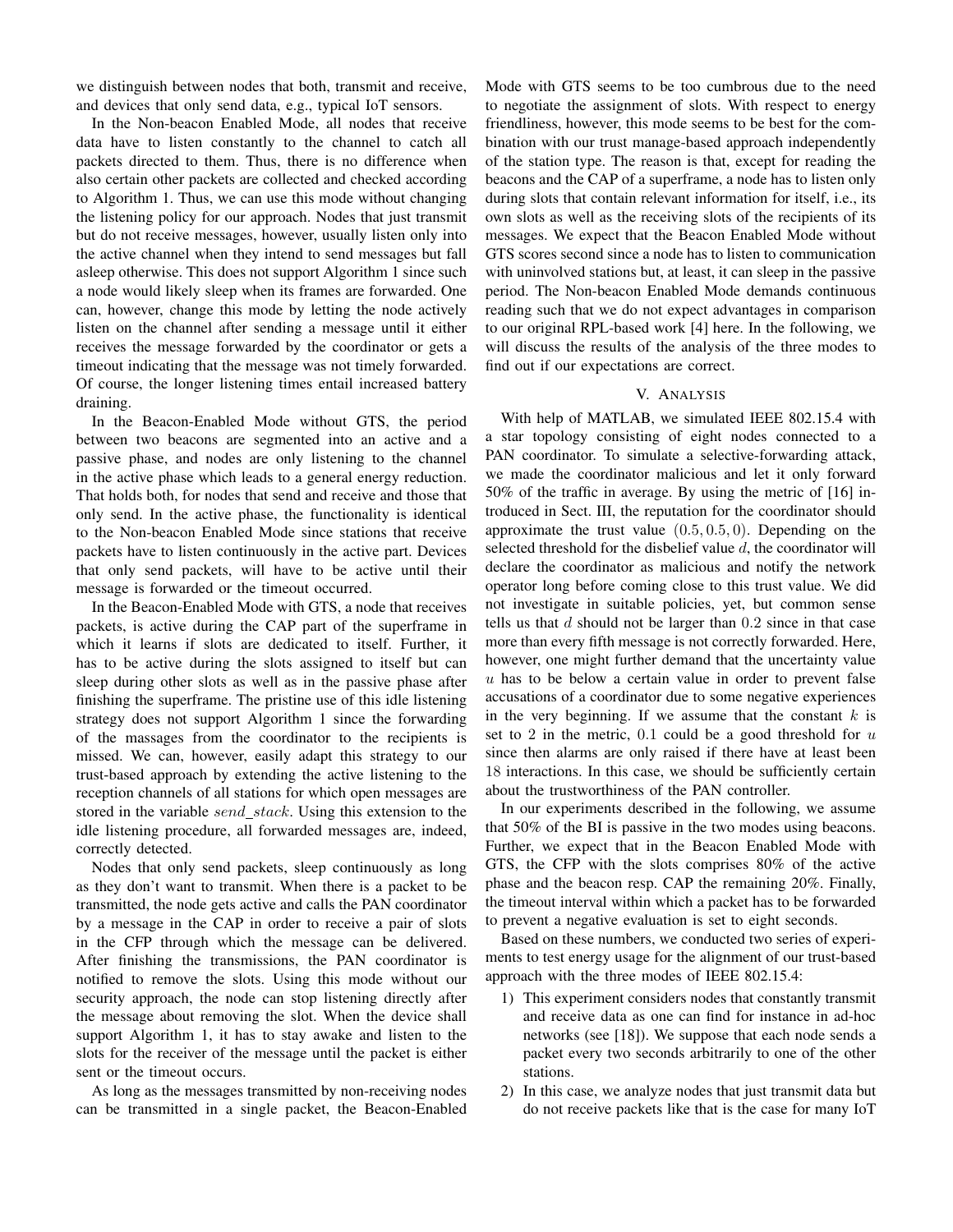TABLE I AWAKE TIME PERCENTAGES FOR THE DIFFERENT IEEE 802.15.4 MODES.

| <b>Scenario</b> | Mode                            | Not supporting | <b>Supporting</b> |
|-----------------|---------------------------------|----------------|-------------------|
|                 |                                 | our approach   | our approach      |
| Read and write  | Non-beacon Enabled Mode         | $100.0\%$      | 100.0%            |
|                 | Beacon Enabled Mode without GTS | 50.8%          | 50.8%             |
|                 | Beacon Enabled Mode with GTS    | 15.3%          | 19.6%             |
| Read only       | Non-beacon Enabled Mode         | $0.8\%$        | 7.6%              |
|                 | Beacon Enabled Mode without GTS | $0.9\%$        | 4.4%              |
|                 | Beacon Enabled Mode with GTS    | 0.1%           | 1.1%              |

sensors. Here, we assume that a node wakes up once a minute to send a packet to a certain station. The overall time to get access to the channel and to transmit the packet is estimated as 500 milliseconds.

In the following subsections, we describe the results of our analysis based on these numbers. First, the analyzed idle listening percentages of the nodes are introduced. Thereafter, we discuss the impact of idle listening for the lifetimes of the batteries.

### *A. Listening Time Percentages*

We carried out simulations with MATLAB for both scenarios and all three IEEE 802.15.4 modes which are depicted in Table I. For a better comparison, we list in the third column of the table the percentaged awake times, when IEEE 802.15.4 is used without our IDS approach. In the forth column, we depict the awake time percentages using the amended idle listening procedures to support Algorithm 1 (see Sect. IV).

Not surprisingly, with respect to the experiments for the first scenario, in which a node sends and receives messages, in the Non-beacon Enabled Mode the node listens the whole time independently of supporting our security approach or not. The same holds for the listening time percentages when using the Beacon Enabled Mode without GTS. Here, the values are a little larger than the expected 50% since a node has to start active channel listening earlier in order to prevent missing the next beacon. A significant difference between the plain transmission and the support of our approach can be found in the Beacon Enabled Mode with GTS. The reason for this is evident: In the plain mode, the node has to listen to the CAP and only the two slots of the CFP dedicated to itself. In contrast, in the solution assisting Algorithm 1, also the slots towards a station for which a packet is stored in variable send\_stack have to be monitored. If only every second packet is forwarded on time by the coordinator, a node has in average packets of 1.4 recipient nodes in its send\_stack (see Algorithm 1). Therefore, it must listen to 3.4 nodes in average which explains the difference. Nevertheless, this mode is far more energy friendly than the other two.

A similar effect can also be seen for the second scenario in which a node only transmits messages every minute. Of course, the percentages are generally lower since the node sleeps most of the time. Unlike the first scenario, however, the support of the security approach increases the listening times also in the Non-beacon Enabled Mode and the Beacon Enabled Mode without GTS. The reason for this is that, whenever the PAN coordinator does not forward a packet, the node needs to keep continuing listening the eight seconds until the timeout occurs. This effect is also mainly responsible for the increase of the listening time percentage in the Beacon Enabled Mode with GTS. Here, the growth is much more distinct than in the first scenario.

Altogether, the expected order, i.e., the Beacon Enabled Mode with GTS scores first, the Beacon Enabled Mode without GTS second, and the Non-beacon Enabled Mode third with respect to idle time percentages, holds for both scenarios. In particular, the Beacon Enabled Mode with GTS gives values that are about 80% better than the Non-beacon Enabled Mode and our previous RPL-based solution [4], [5].

#### *B. Battery Lifetime Estimation*

To get a more in-depth sense of the practical effects of our adaptation to IEEE 802.15.4, we computed the effects of the three modes on the battery lifetime for both scenarios. We assume devices communicating via CC2480 transceivers and used the procedure from [19] for our computations. With respect to the battery consumption for communication, one can distinguish the three states *idle listening*, *transmission of packets*, and *sleeping*. (In principle, one could also consider the switching between sleeping and listening as a state but since these switches are very short and do not need a lot of energy, we do not consider them in our computation.) The current  $I_{listening}$  for idle listening is 32.5 mA, while  $I_{transmission}$ for packet transmission is 30.5 mA, and  $I_{sleep}$  when the node sleeps, corresponds to 0.00075 mA. Since the time of sending packets is short in comparison with the listening time and the two currents are relatively close, we simplified our computations and distinguish only between sleeping and being active. Thus, we assume for the current  $I_{active}$  when the node is active:  $I_{active} \approx I_{listening} = 32.5 \text{ mA}$ . We can define the average battery drain  $I_{drain}$  as follows:

$$
I_{drain} = \frac{t_{active}I_{active} + t_{sleep}I_{sleep}}{t_{active} + t_{sleep}}
$$

Analogous to the currents,  $t_{active}$  refers to the time, the node is listening (or transmitting) actively while  $t_{sleep}$  refers to the time, the node sleeps.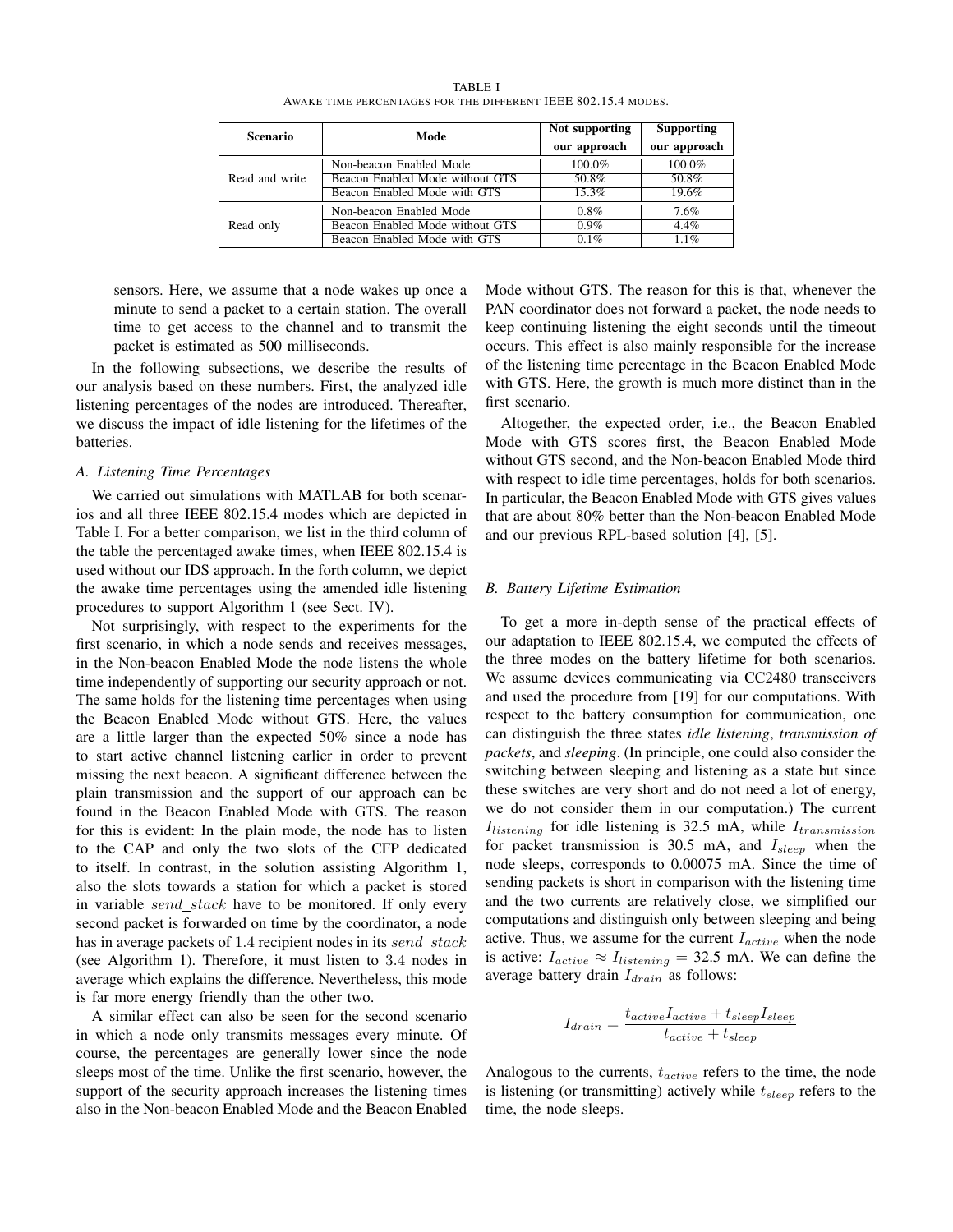TABLE II LIFETIME OF A 10Ah BATTERY IN THE DIFFERENT IEEE 802.15.4 MODES.

| <b>Scenario</b> | Mode                            | Not supporting | <b>Supporting</b> |
|-----------------|---------------------------------|----------------|-------------------|
|                 |                                 | our approach   | our approach      |
| Read and write  | Non-beacon Enabled Mode         | 307.7 h        | 307.7 h           |
|                 | Beacon Enabled Mode without GTS | 605.7 h        | 605.7 h           |
|                 | Beacon Enabled Mode with GTS    | 1935.9 $h$     | 1569.7 h          |
| Read only       | Non-beacon Enabled Mode         | 36243.7 h      | 3949.1 h          |
|                 | Beacon Enabled Mode without GTS | 26322.2 h      | 6985.3 h          |
|                 | Beacon Enabled Mode with GTS    | 228365.0 h     | 28740.9 h         |

If we neglect the current required in the start up phase, the lifetime of a battery having capacity  $C$  can be approximated for the different IEEE 802.15.4 modes as follows:

$$
L = \frac{C}{I_{drain}}
$$

A typical capacity of reloadable batteries used, e.g., in modelling, is 20 Ah. Thus, it is realistic to assume that 10 Ah are available just for a CC2480 transceiver in a node, and we use this value as the battery capacity  $C$  in our computations. We can now easily calculate the average drain for the three modes in IEEE 802.15.4 from the values in Table I using the two formulas depicted above.

The results based on the simulated mean average idle times are listed in Table II. In the scenario in which the node both, transmits and receives data, the listening time adaptations presented in Sect. IV seem acceptable. While this alignment leads to a loss of around 20% in the Beacon Enabled Mode with GTS, the energy preservation capabilities of this mode results still in a lifetime that is five times better than in the Non-beacon Enabled Mode (65 instead of 13 days).

For the experiments with an IoT node that only transmits, however, the results are very different. Here, adapting the three modes to Algorithm 1 reduces the battery lifespan by up to nearly 90% which is hardly acceptable. These losses even overbalance the gain through using the Beacon Enabled Mode with GTS instead of the Non-beacon Enabled Mode since that gives a reduction of around 20% (three instead of four years).

A reason for these disillusioning results seems to be, however, that the read-only scenario is unrealistically harsh. Since the cause for using our security approach is exactly to find out maliciously behaving PAN coordinators, one should expect that such a coordinator will be quickly replaced. Thus, the nodes will have the, in average, four seconds long waiting times after transmitting their data only for a relatively short time and the effective battery lifetimes should be drastically better.

Moreover, our algorithm creates a new vulnerability. If attackers manage to guess the timeout interval correctly, they can set a PAN coordinator to forward frames with voluntary delays that are just a little shorter than this interval, e.g., 7.8 seconds in our example. Then the idle listening times of the nodes would still be significantly prolonged without deteriorating the reputation of the coordinator. While this attack can be mitigated by randomly varying timeout intervals,

one should be aware of potential impacts of the adaptations to tiny sensor nodes and contemplate if it is useful to use such nodes for building reputations of PAN coordinators. That holds particularly, if the sensors are at hardly accessible locations such that changing batteries is difficult.

## VI. RELATED WORK

While the field of intrusion detection for IoT networks is still quite novel, already some approaches were published in the recent years. Similar to our previous work [4], [5], Cervantes et al. use trust management and the building of reputations for intrusion detection [20]. They also developed a solution targeting sinkhole attacks on the routing layer of RPL. In contrast to us, they build the reputation of nodes depending on retransmission rates and not on observing the behavior of other nodes. While this approach prevents the idle listening problem, it seems to be less precise about the reason for errors. Further, it allows the detection of fewer attack types, e.g., no version number attacks (see [9]). Instead of the Subjective Logic, they compute the reputation of nodes using the  $Beta(\alpha, \beta)$  distribution.

Other IDSs for IoT networks are based on distributed technology, statistical detection, resp. game theory. A distributed and cooperative IDS is introduced in [21]. It protects IoT networks applying artificial immunity mechanisms in form of attack libraries to which the sensed behavior is compared. The authors of [22] provide a similar approach which, however, is based on penetration testing while [23] use network graph inconsistency detection to target well-known routing attacks like sinkhole, selective forwarding, and spoofing.

An IDS based on statistical methods to detect behavioral anomalies in IoT-driven smart homes is presented in [24]. In particular, behavioral models are created using immunityinspired algorithms that then are compared with the data actually sensed. [25] presents a distributed IDS that analyzes anomaly data to detect attacks on the perception layer of a network. Similarly, the authors of [26] propose a lightweight anomaly mining algorithm which seems to be very friendly to the computing resources of tiny nodes. Another approach based on anomalies is introduced in [27]. This IDS detects abnormal packets by matching bit patterns using a lookup table.

The approach introduced in [28] uses game theory to predict whether a new attack will occur. Since, the energy-intensive anomaly detection is only activated when an assault is likely